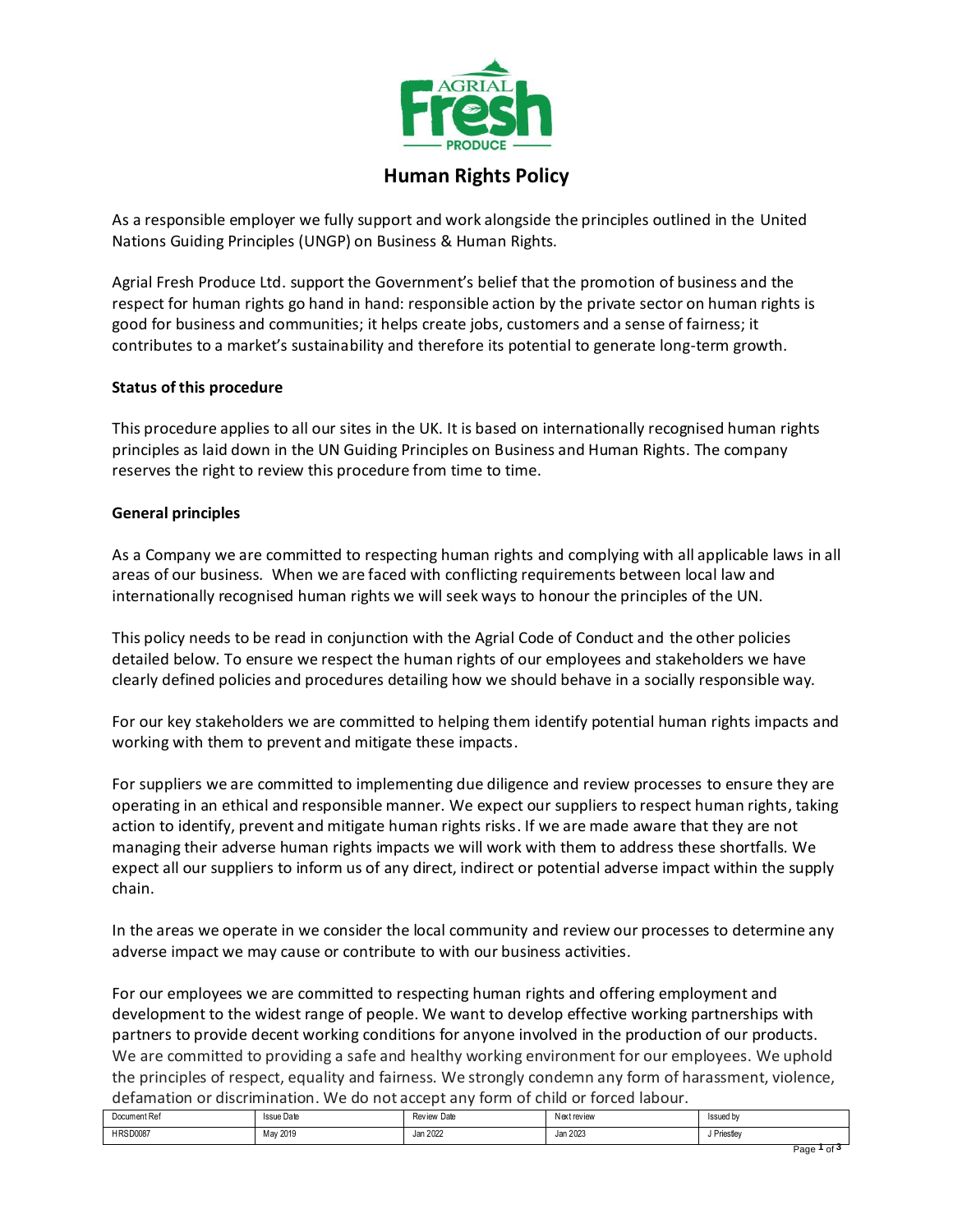

We will consult people who may potentially be affected at all stages of project design and implementation, in a manner that ensures free and informed participation. Adjustments will be made to reduce potential barriers to communication and ensure vulnerable groups are considered.

## **Addressing issues**

We have established grievance mechanisms and whistleblowing procedures to address any concerns from individuals or third parties. If we discover any adverse human rights impacts we will act appropriately and without delay. Agrial operate an independent whistle blowing system where instance of adverse human rights issues can be reported if an individual does not feel comfortable raising via their manager or HR. [www.agrialopenline.com.](http://www.agrialopenline.com/) Full details of the process can be found in the relevant policies detailed below. All mechanisms have procedures in place to ensure issues reported will be treated impartially, confidentially and without fear of reprisals.

Should an adverse human rights issue be raised an incident management team will convene comprising of HR, Senior Operational Management and H & S as a minimum. These have all been trained in modern slavery and understand working with key agencies and stakeholders. Any issues highlighted will be investigated using the 3 principles of observe, gather and protect. If necessary we will escalate to the relevant parties – e.g. GLAA (Gangmaster Labour Abuse Authority), Crimestoppers, Modern Slavery helpline.

## **Remediation**

Should we find the human rights of any of our employees or workers in our supply chain has been compromised we will work with the relevant agencies as part of remediation. As a Company we have partnerships with the GLAA, ALP (Association of Labour Providers), local police and community groups.

We will work with these partners to meet the requirements of the victims if applicable. Where child labour is involved we will ensure ongoing liaison and engagement with the stakeholders and local authorities.

If child workers are found we, in partnership with appropriately qualified organisations (Local NGO), will work to develop a responsible solution that is in the best long-term interests of the Children. Such programmes will be based on available best practice and will seek to meet the educational, social and economic needs of the Children concerned.

As part of our remediation process we will pass the contact information to Local NGO regarding the Child revealed to be working in the Company; the local NGO will contact the Child and their family and arrange a visit to the family to build trust, understand the background and the needs of the Child and family, and to explain the process; the local NGO will facilitate the Child's enrolment in a school, and monitor Child's attendance in school. Appropriate steps will be taken to prevent reoccurrence.

We will work will suppliers identify issues however suppliers who fail to address adverse human rights impacts will be delisted. We also expect our suppliers to have effective remediation procedures in place.

| Document Ref    | <b>Issue Date</b> | <b>Review Date</b> | Nextreview | Issued by<br>. |
|-----------------|-------------------|--------------------|------------|----------------|
| <b>HRSD0087</b> | May 2019          | Jan 2022           | Jan 2023   | Priestlev      |
|                 |                   |                    |            |                |